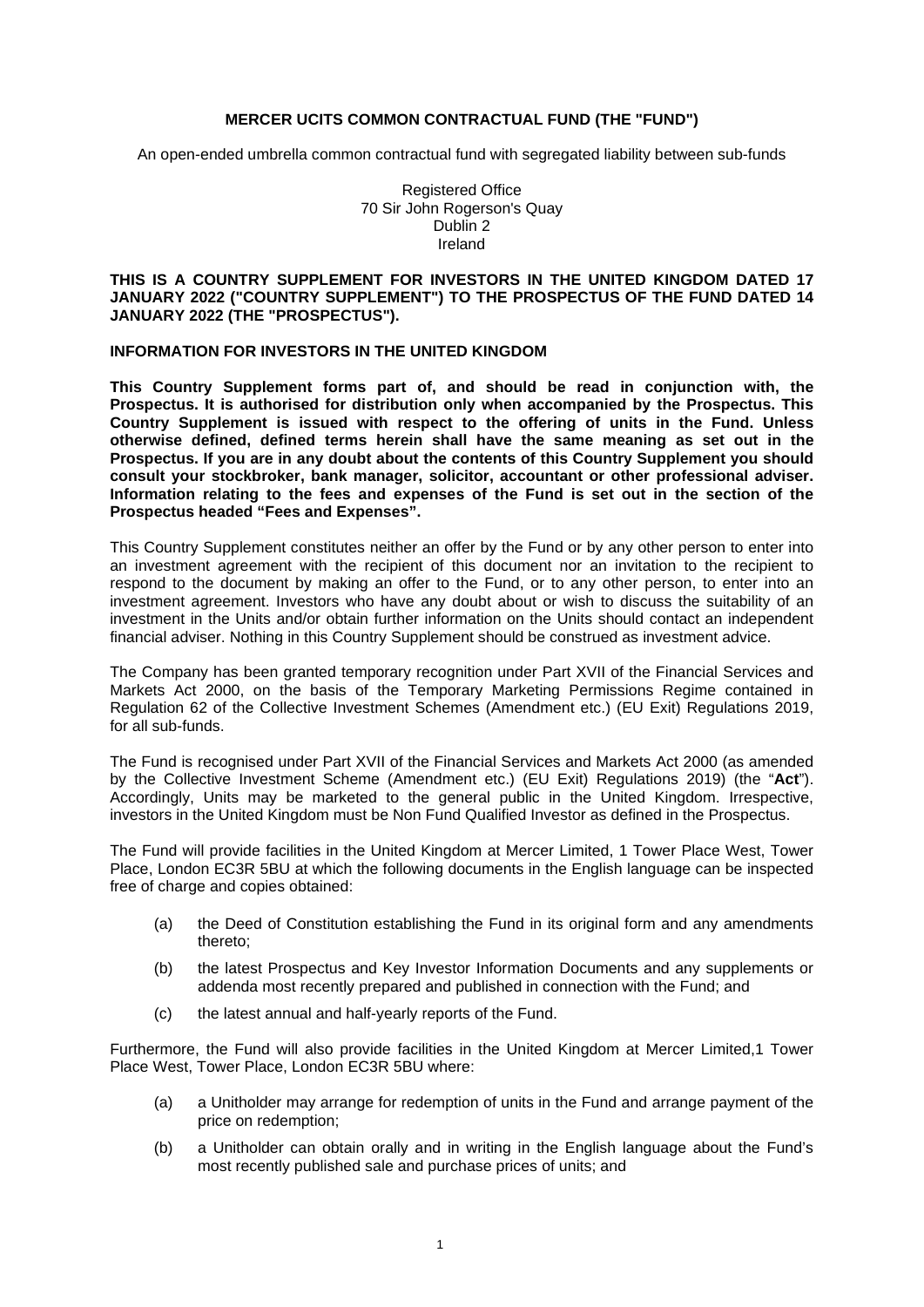(c) a Unitholder or other person who has a complaint about the operation of the Fund can submit his complaint for transmission to the Manager.

**THE STATEMENTS ON TAXATION BELOW ARE INTENDED TO BE A GENERAL SUMMARY OF CERTAIN UNITED KINGDOM TAX CONSEQUENCES THAT MAY RESULT TO THE FUND AND PROSPECTIVE UNITHOLDERS WHO ARE RESIDENT IN THE UNITED KINGDOM. THE STATEMENTS RELATE TO UNITHOLDERS WHO HOLD UNITS AS AN INVESTMENT AND NOT AS AN ASSET OF A FINANCIAL OR OTHER TRADE AND WHO ARE THE ABSOLUTE BENEFICIAL OWNERS THEREOF. THE STATEMENTS DO NOT ADDRESS THE POSITION OF CERTAIN CLASSES OF INVESTOR SUCH AS TRUSTEES OF SETTLEMENTS, INSURANCE COMPANIES OR CHARITIES. THE STATEMENTS ARE BASED ON UNITED KINGDOM TAX LAW AND HMRC PRACTICE IN FORCE AT THE DATE OF THIS DOCUMENT, BUT PROSPECTIVE UNITHOLDERS SHOULD BE AWARE THAT THE RELEVANT LAW AND HMRC PRACTICE OR THEIR INTERPRETATION MAY CHANGE. THE FOLLOWING TAX SUMMARY IS NOT A GUARANTEE TO ANY INVESTOR OF THE TAX RESULTS FROM INVESTING IN THE FUND.** 

**PROSPECTIVE UNITHOLDERS SHOULD CONSULT THEIR OWN PROFESSIONAL ADVISORS ON THE POSSIBLE CONSEQUENCES OF BUYING, HOLDING, SELLING OR REDEEMING UNITS UNDER THE LAWS OF THE JURISDICTIONS TO WHICH THEY ARE SUBJECT.**

Any reference below to the Fund includes references to the Manager of the Fund taking any action on behalf of or in respect of the Fund.

## **THE FUND**

The Fund intends to conduct its affairs in such a manner that it should not become resident in the United Kingdom for tax purposes. Therefore, so long as the Fund does not carry on a trade in the United Kingdom through a branch or agency or permanent establishment located there, the Fund will not be subject to United Kingdom tax on income or chargeable gains arising to it, other than on certain United Kingdom source income.

#### **UNITED KINGDOM RESIDENT UNITHOLDERS**

#### *Income*

It is intended that the Fund will be treated as transparent as regards its income for both United Kingdom income tax and corporation tax purposes. The income of the Fund will therefore be treated for United Kingdom tax purposes as arising to each Unitholder in proportion to the value of Units beneficially owned by each Unitholder, as if the relevant income and gains had arisen to the Unitholders without passing through the hands of the Fund, regardless of whether such income is paid to such Unitholders.

Income may be subject to withholding tax imposed by the jurisdiction of source of the income, subject to the availability of relief under a double taxation treaty. Should the Fund invest in United Kingdom investments, any United Kingdom source income arising may be subject to United Kingdom withholding tax, depending on the nature of the investments and the availability of any relief under a double tax treaty.

#### *Gains*

A holding in the Fund will be treated as opaque for capital gains tax purposes, i.e. in the same way as if it were a holding of shares in an offshore company for United Kingdom capital gains tax purposes. Capital gains or losses realised by the Fund on disposal of its underlying investments will therefore not be subject to (or available for relief from) United Kingdom tax. Rather, a disposal, or redemption of Units in the Fund will be a chargeable disposal for United Kingdom capital gains tax purposes. Note that this only applies to United Kingdom taxable investors.

# *Offshore Fund Rules*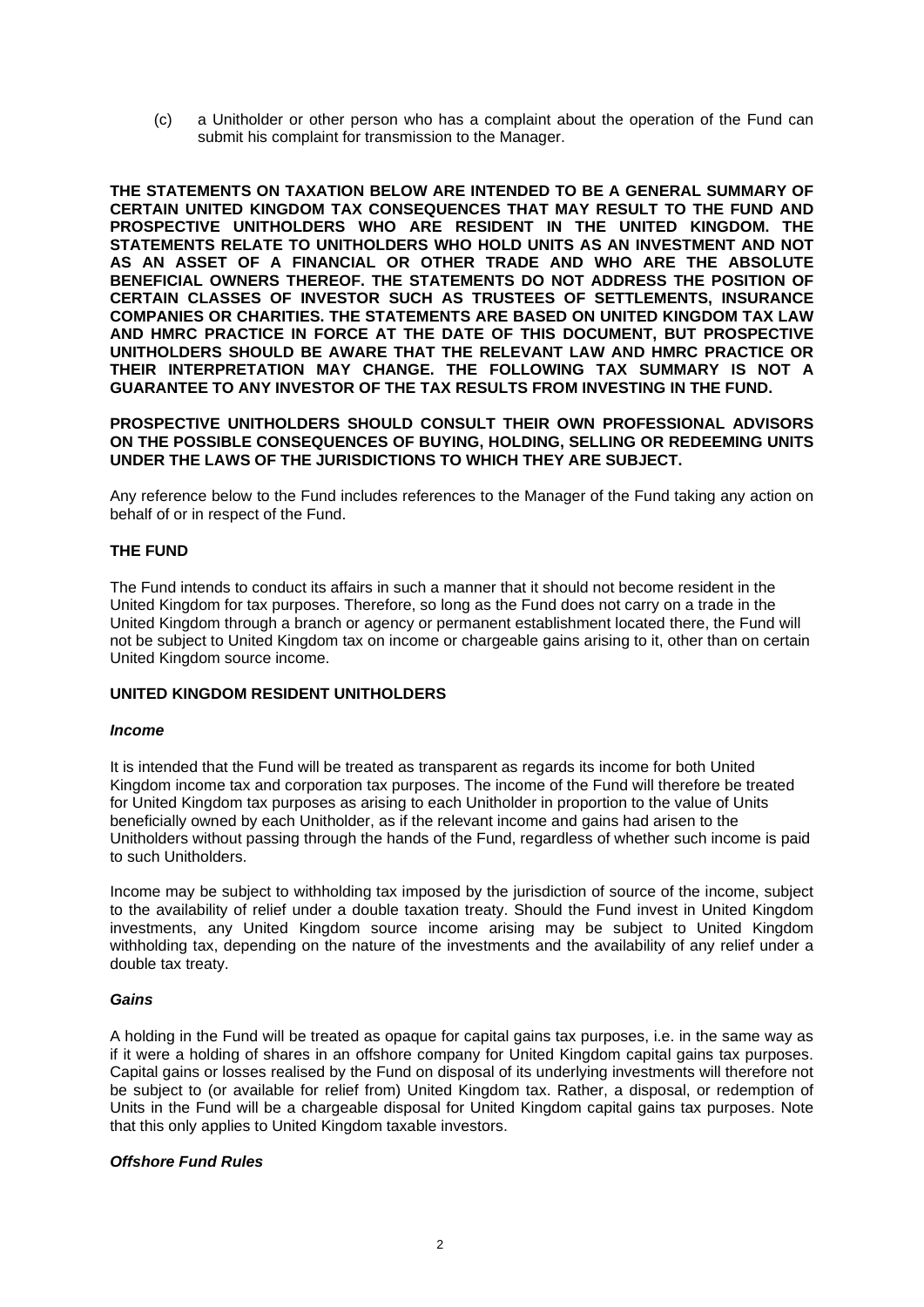Special tax rules apply to investments made in an offshore fund within the meaning of Part 8 of the Taxation (International and Other Provisions) Act 2010. This legislation provides that if a UK tax resident investor holds an interest in an "offshore fund" which is not a "reporting fund", any gain arising to the investor on the sale, disposal or redemption of that interest will be taxed at the time of such sale, disposal or redemption as income and not as a capital gain.

Unit holdings in the Fund are likely to constitute interests in offshore funds, as defined in the legislation, with each Class of Units treated as a separate offshore fund.

However, the disposal of interests in tax transparent offshore funds such as any Class of Units in a Sub-Fund should generally attract capital gains tax treatment as opposed to offshore income treatment if the following conditions are satisfied in respect of that Class of Units:

(a) not more than 5% of the value of the relevant offshore funds' assets were at any time during the investor's period of ownership invested in non-reporting funds; and

(b) the fund makes sufficient information available to its United Kingdom participants to enable those participants to meet their tax obligations in the United Kingdom with respect to their share of the income of the fund.

It is not intended that the Fund will be a "reporting fund", so if these conditions are not satisfied then Unitholders who are resident in the UK for UK tax purposes may be liable to UK tax on income in respect of gains arising from the sale, redemption or other disposal of their Units. Such gains may remain taxable notwithstanding any general or specific UK capital gains tax exemption or allowance available to a Unitholder. Accordingly, this could result in certain Unitholders incurring a proportionately greater UK taxation charge.

#### *Other UK Tax Considerations*

United Kingdom tax legislation contains a number of provisions which are designed to ensure that UK residents who invest in non-UK assets are not doing so for tax avoidance purposes. The main provisions which could apply to the Fund and its Unitholders are outlined below.

#### *Non-resident close companies*

The attention of investors resident in the United Kingdom is drawn to the provisions of Section 13 of the Taxation of Chargeable Gains Act 1992. If any Class of Units in a Sub-Fund is at any time, broadly, under the control of five or fewer persons, capital gains realised in respect of that Class from underlying investments in the Sub-Fund can be attributed to any United Kingdom resident Unitholder pro rata to that Unitholder's interest (either alone or together with persons connected with that Unitholder) in the Class of Units in question.

However, no such attribution is made where the amount of the gain that would be attributed to the person (and to any persons connected with that person), is less than 25% of the gain.

## *Transfer of assets abroad*

The attention of investors resident in the United Kingdom is drawn to the provisions of Chapter 2 of Part 12 of the Income Tax Act 2007. These anti-avoidance provisions are aimed at preventing the avoidance of income tax by individuals through transactions resulting in the transfer of income or assets to persons resident or domiciled outside the United Kingdom and may render an individual Unitholder liable to United Kingdom income tax in respect of undistributed income and profits of the Fund on an annual basis.

#### *Stamp Duty and Stamp Duty Reserve Tax*

As the Fund is not incorporated in the United Kingdom and the register of Unitholders will be kept outside the United Kingdom, no liability to United Kingdom stamp duty reserve tax should arise by reason of the transfer, subscription for, or redemption of Units.